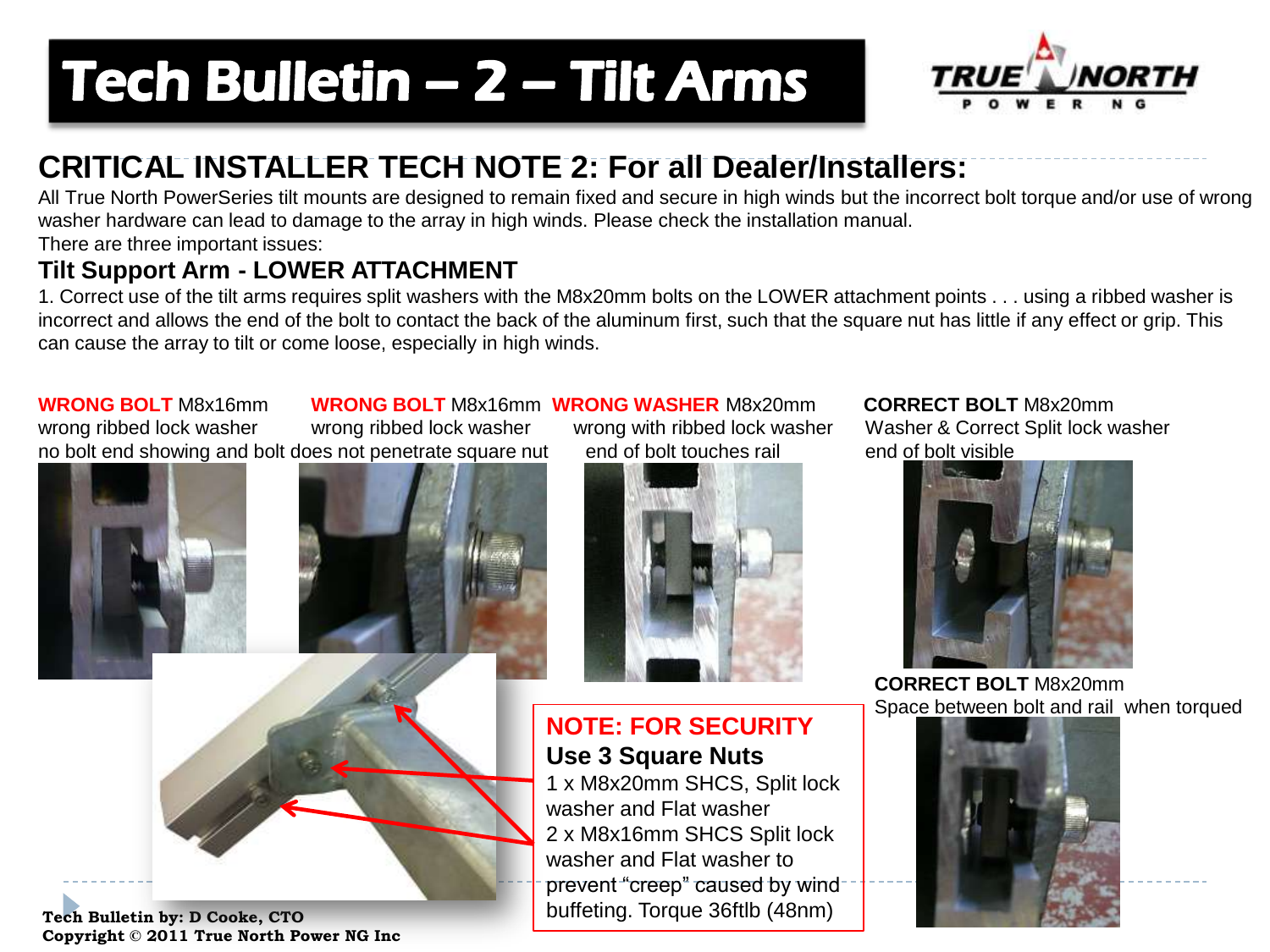# **Tech Bulletin - 2 - Tilt Arms**



#### **Tilt Support Arm - UPPER ATTACHMENT**

2. The upper attachment bolt M8x30mm must have a flat washer/ribbed washer combination on the bolt before inserting in the rail and a nylock nut onside the rail box. The nylock nut should be snug but not hard tightened against the inner surface of rail since it's purpose is to ensure the M8x30mm bolt cannot fall out of it becomes loose or not properly tightened.

## See red mark bolt can fall out



#### **WRONG BOLT** M8x24mm **CORRECT BOLT** M8x30mm

no way to add safety nut with nylock safety - un-torqued or loose square nut cannot fall out



**Tech Bulletin by: D Cooke, CTO Copyright © 2011 True North Power NG Inc**